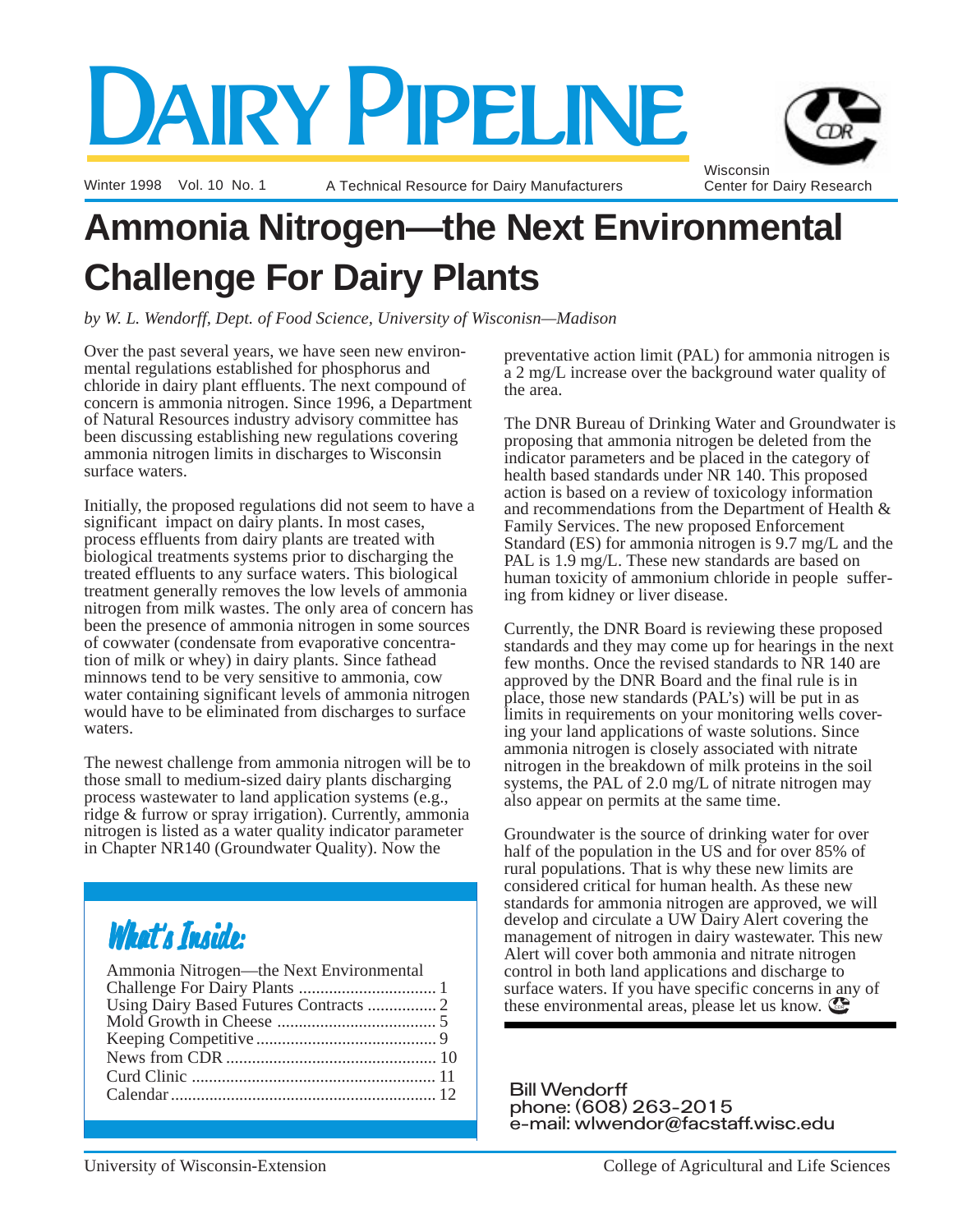## **Using Dairy Based Futures Contracts** Cheese and Other Dairy Manufacturers

*Brian W. Gould, Senior Scientist, Wisconsin Center for Dairy Research*

As the U.S. dairy policy evolves to a more market oriented system the dairy industry is undergoing tremendous change. The Federal Agricultural Improvement and Reform Act of 1996 will eliminate dairy price supports by the end of 1999. Under this act, the U.S. Secretary of Agriculture has been given the authority to undertake major reforms to the Federal Milk Marketing Order system. These changes point to the potential for increased variability in farm milk prices. This is likely since even without these changes, the dairy industry has experienced increased milk price variability over the last decade (See Figure 1).

Cheese manufacturers will experience more uncertainty surrounding the cost of their major input— raw milk —as well as the price they receive for their products. They can use a new mechanism to assist in developing risk management strategies to respond to this uncertainty: futures contracts. Modern futures markets for dairy products were established in 1993 with the Coffee, Sugar & Cocoa Exchange's (CSCE) futures establishing contracts for cheese, non-fat dry milk (NFDM) and fluid milk.

Since the inception of these contracts, the choices available have continued to evolve. For example, allowable trading months increased, the types of dairy futures contracts increased, "options" contracts for dairy products have been established, and trading in futures contracts for dairy products started at the Chicago Mercantile Exchange (CME). Currently there are futures and options contracts for Cheddar cheese, NFDM, fluid milk and the Baisc Formula Price at the CSCE and at the CME Cheddar cheese, NFDM, BFP and butter. With these innovations, there has been a steady increase in the use of futures contracts by participants in the dairy industry. In spite of this increased

#### Figure 1.



interest, confusion regarding how cheese manufacturers can use these markets to manage input (and output) price risk continues. This article is the first of a series explaining futures contracts and attempting to reduce the confusion.

I will present an an overview of the functions of futures markets and define some commonly used terms. In subsequent articles, we will work through some simple examples showing how dairy (cheese) manufacturers can use futures markets to lock in their milk costs, set a maximum price for their milk, establish a forward pricing system for their patrons, and enable manufacturers to enter into long term pricing arrangement for their final product.

#### What are Futures Contracts?

Commodity futures contracts have been traded in organized markets in the U.S. since the 1860s. By definition, a futures market is a forward pricing market. Participants are attempting to estimate, using currently available market information, what the price of a commodity should be at some time in the future. Two of the primary functions of such a market are to assist in the process of *price discovery* and to provide the mechanism to transfer *price risk* by those involved with the production, distribution, or use of a particular commodity. Price discovery is the process of interpreting information of supply and demand, formulating a trading price and adjusting formulations to new information. Price risk occurs when someone believes that a certain set of prices will be true in the future, but the price expectations may differ from what is actually observed.

A commodity *futures contract* represents a legal obligation which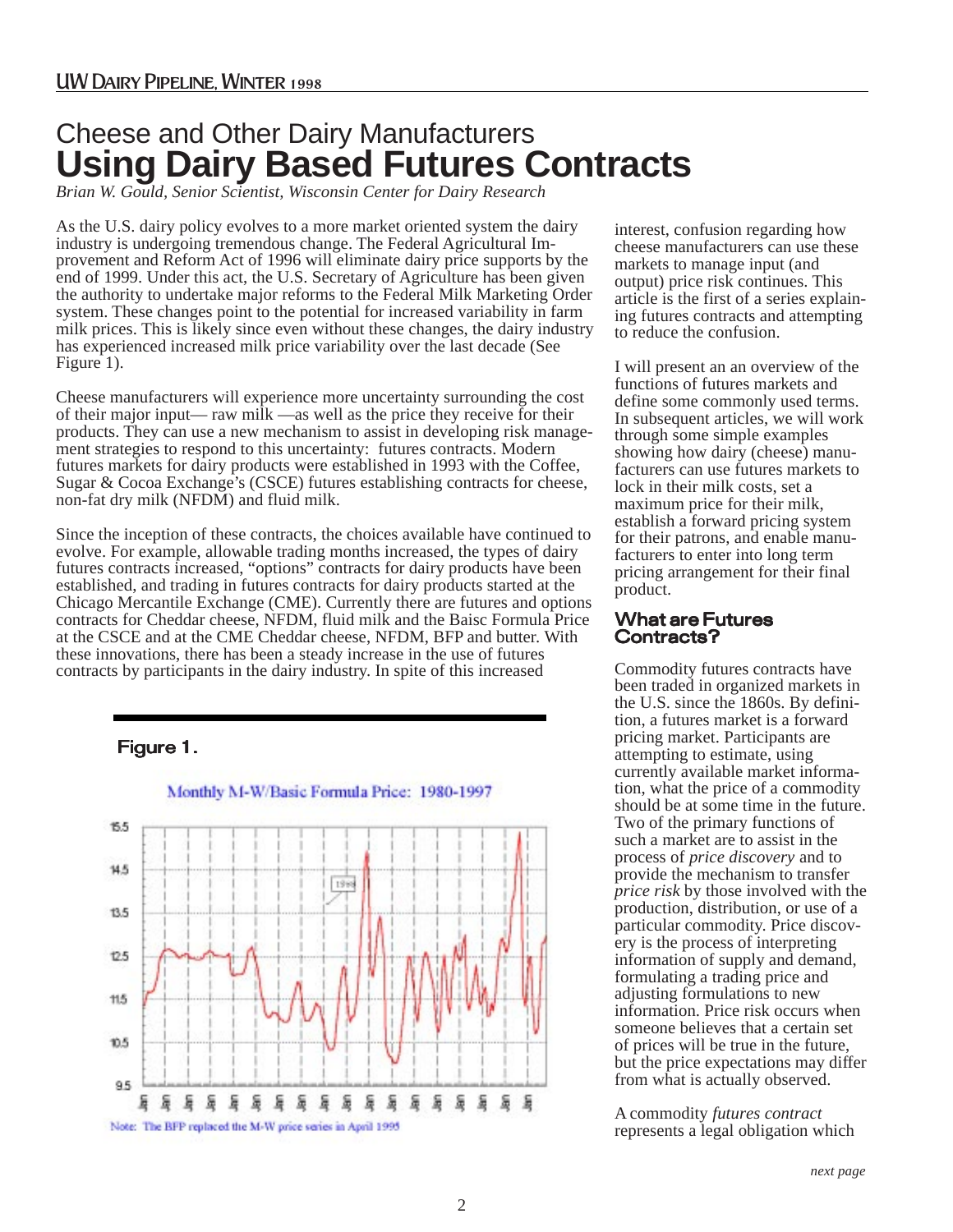normally requires the holder either to deliver or to accept delivery of a commodity on or by some future date. Futures contracts are standardized with respect to quality, quantity and terms of delivery. Given this standardization, the only characteristic of these contracts that vary between traders and delivery period is the contract price. Futures contracts are traded for specific months. Some commodities like cattle and hogs are traded for less than 12 months due to the commodity's underlying production or demand characteristics. Other contracts, such as the CSCE's Basic Formula Price (BFP) contract, are traded every month.

When a trader buys (goes *long*) or sells (goes *short*) a particular futures contract, this transaction creates an *open position* in the futures market. The contractual obligations implied by the futures contract can be met by actually accepting delivery or making delivery according to contract specifications at the contracted future date. This rarely happens. In reality, ones contractual obligations can be *lifted* by either selling or purchasing the futures contract for the same month at some time before the expiration of the futures contract. If a trader does not lift his/her futures market position, then transfer of the physical commodity must take place.

#### Dairy futures contracts are unique

A number of the dairy futures contracts are unique. Instead of having someone deliver or take delivery when a futures contract expires, they are *cash settled* according to a predefined cash price. Feeder cattle and interest rate futures are examples of other contracts with cash settlement procedures. For futures contracts that are cash settled, you still have the opportunity to eliminate the open positions by using the traditional method of purchasing or selling futures contracts to offset the original futures market transaction.

The CSCE, the CME BFP contracts, and the CME Cheddar contract are cash settle contracts. Using the CSCE BFP contract as an example, each BFP contract is for 100,000 lbs (1,000 cwt) of milk. Contracts for each delivery month trade until the day before the USDA announces the BFP for that month. This announcement occurs on or before the 5<sup>th</sup> of the month following the month for which the BFP pertains. This contract trades for each month and is on a 13 month cycle. For example, in April, there would be futures contracts trading for delivery each month from the current month until, and including, the following April. In May, the current April contract would expire, and a May contract expiring the following year would be added to the trading possibilities. All other contract months would continue trading. When the April BFP contract expires on May  $5<sup>th</sup>$ , any open BFP positions will be cash settled against the USDA announced April BFP. The CME cheddar cheese futures contract has a similar provision except that it is settled against the NASS cheese price survey.

Producers, processors, buyers and others who have an interest in a particular physical commodity and who use the futures markets to offset the price risk they face in the cash market are called *hedgers*. Purchasers or sellers of futures contracts who neither have, nor wish to possess, the actual (cash) commodity are called *speculators* and they provide the necessary volume in the futures markets. The objectives of the hedgers and speculators are different. By participating in a futures market, speculators are attempting to earn profits as an investor in commodity futures or options. Conversely, hedgers are attempting to use the futures market to transfer their price risk to someone else, e.g. the speculator.

In contrast to a futures contract, *options* on futures contracts are a different type of contract that have the potential for significant use by the dairy industry. Options provide the option owner the right, but not the obligation, to enter into a futures contract commitment at a later date for a predetermined price. The price at which an option owner can enter the futures market is called the *strike price*. The only variable in a futures options is the price of the option, the *option premium*. If the option owner decides to exercise the option, he then has the ability to purchase or sell a particular futures contract at the strike price as defined by the options contract. (In my next article I will explain how dairy processors can use these options to set the maximum price for their milk.) Futures options are traded in pits at futures exchanges in close proximity to the pits for the futures contracts to which the options correspond.



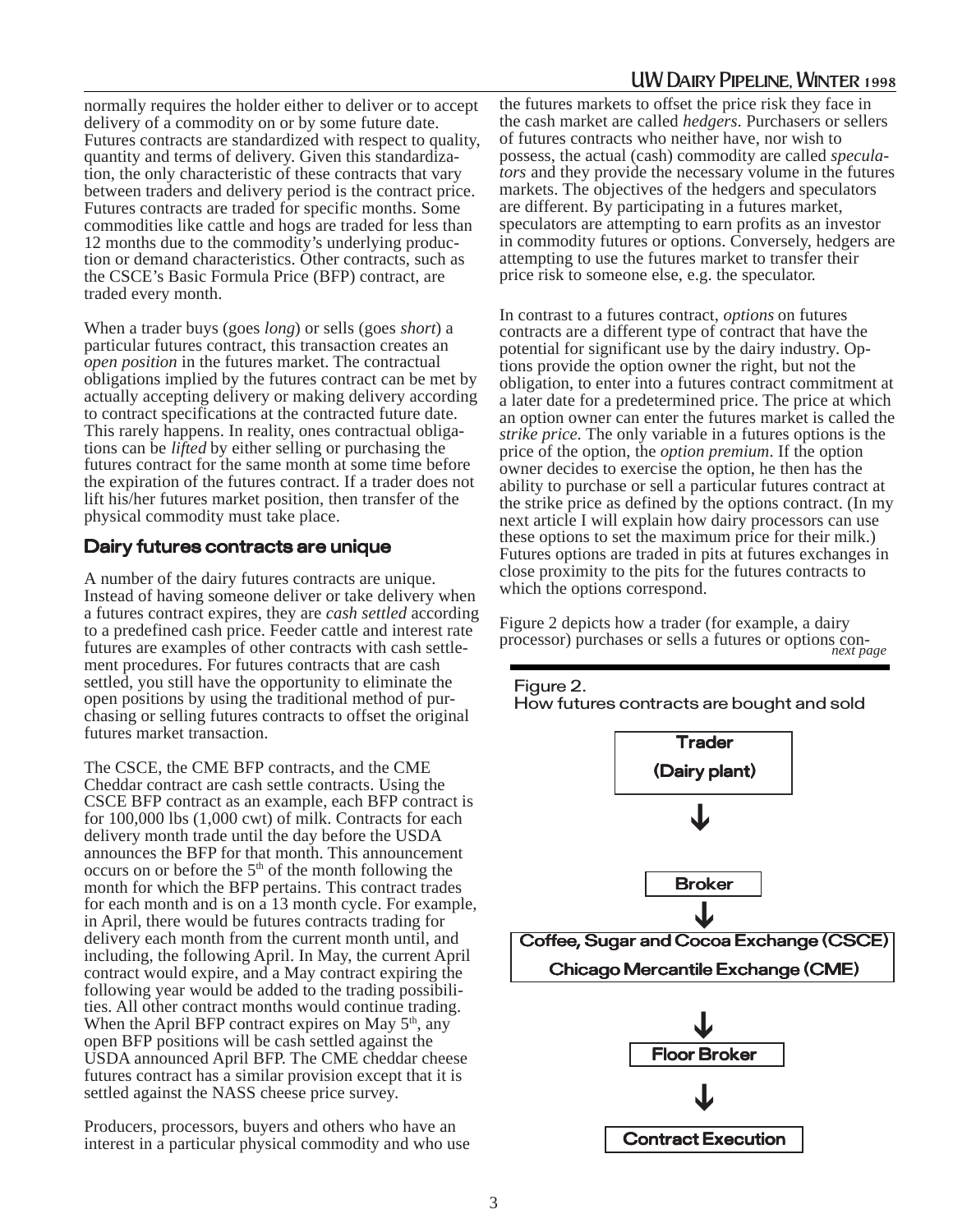tract. Traders (processors) call their broker and place an order to buy or sell a futures contract or option in a particular market. Brokers typically charge a commission on each transaction. Some brokers give a discounted commission for futures market hedgers who complete a *round turn* which is defined as the completion of a "sell and buy back" or of a "buy and then sell" set of futures transactions.

The broker then transmits the order to the floor of the exchange via the floor broker representing the brokerage firm that received the original order. Orders are filled by an open outcry auction system. The floor broker asks for a certain price if the trader wants to sell or bids a certain price if the trader wants to buy. If other floor brokers representing other clients have orders which allow them to purchase or sell at the price being asked or bid by the original broker, a trade is completed. The important point to remember is that the resulting prices are highly visible and are used by decision makers as price expectations.

As noted, the futures market provides a mechanism for users of a commodity to formulate a "best guess" as to what the price of a particular commodity will be at a particular point in time. The consensus of the future price is based on the available information and consensus will change over time as expectations for supply and demand levels for the future time period change.

#### Cash-Futures Basis: An Important **Relationship**

An important concept that must be understood when incorporating the futures market as a risk management tool is *basis*. Basis is the difference between cash and futures prices for a particular commodity. It is usually defined as cash minus futures price for a specific location and for a specific point in time. For example, the XYZ cheese plant could caclulate the delivered milk cost/BFP futures basis. Alternatively, plant management may want to estimate their contracted cheese cash price with a specific CME cheese futures contract. No matter what type of basis is calculated, it is designed to reflect the difference between supply/demand conditions in the local market and the more aggregate supply/demand conditions represented by the futures market.

Using the BFP contracts as an example, the BFP futures price on a particular trading day represents the market consensus as to where the BFP will end up in the delivery month identified in the contract. From trading day to trading day, these expectations may change as new information about future supply/demand conditions are obtained. These modified expectations may result in changes in the consensus of where the BFP contract will be at contract expiration, e.g. the actual BFP. By understanding the relationship between the cash/futures basis, the producer and user of fluid milk can provide them with some insights regarding what their local conditions will be in the future.

Figure 3a shows the relationship between monthly M-W/ BFP and the Chicago Order mailbox milk price. The BFP and mailbox price tends to move together and be quiet variable. The difference between the two prices (e.g., the

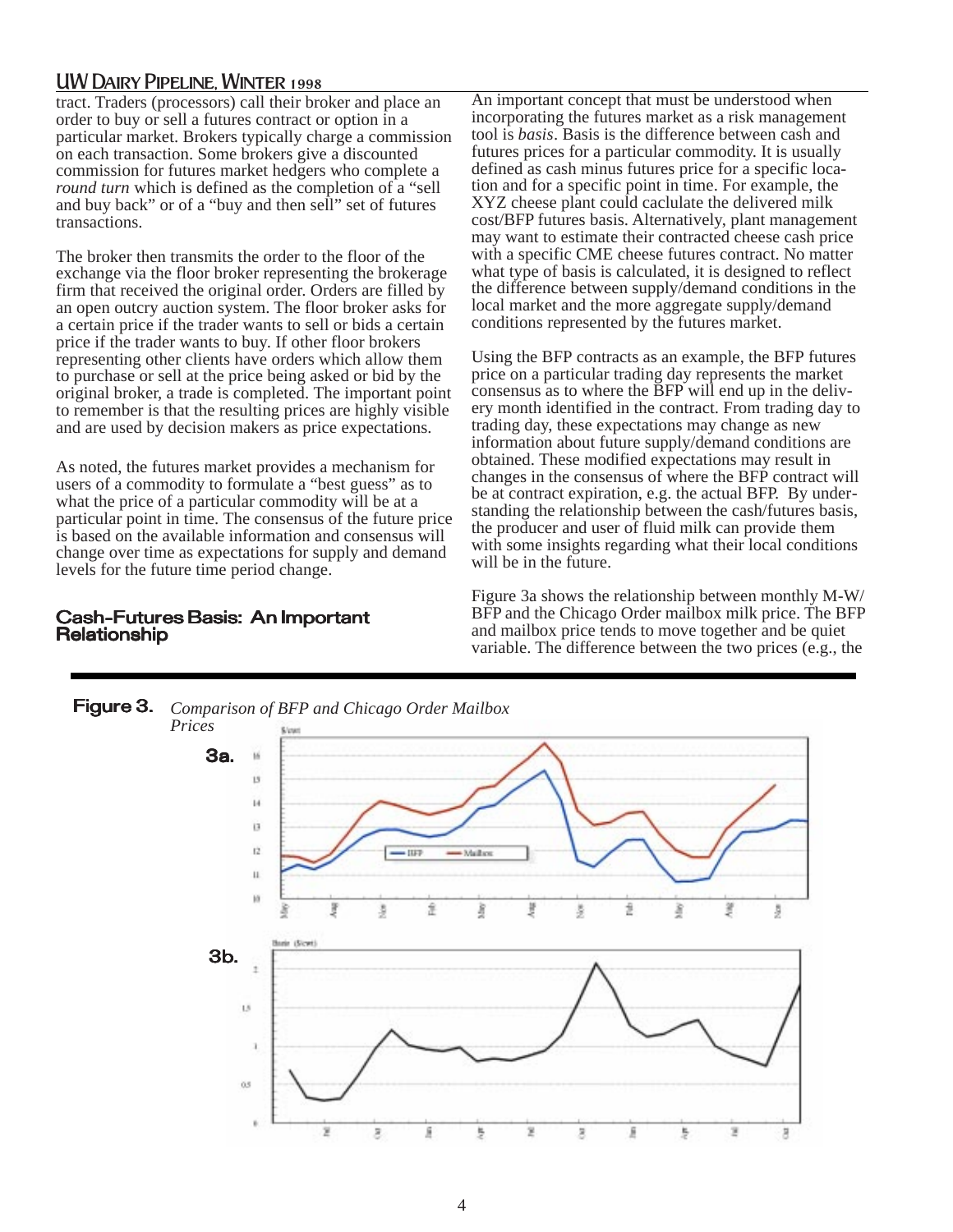*basis*) is less volatile (Figure 3b). Since the basis is more stable than either the mailbox or BFP price series, it can be more accurately forecasted than either price series. This implies that a market participant may not have much success forecasting price changes but may be able to accurately forecast the price which could be locked in for later delivery given a current futures price for the deferred delivery month and an expectation of the basis that will exist in that delivery month (Fortenbery, p.7).

#### Where Do We Go From Here?

In future issues of the Pipeline we will show how users of milk can hedge (lock-in) their milk costs using a *long hedge* (e.g., purchase a futures contract) of anticipated cash market purchases of fluid milk. We will also provide a simple example where a cheese plant can use a *short hedge* (e.g., sell a futures contract) to protect the price the cheese plant receives for its product. Finally we will show how a short hedge can be. used to establish a forward cash price system for the plant's milk suppliers.

For a more detailed review of futures markets and futures contracts, the reader may want to refer to W.D. Purcell, Agricultural Futures and Options: Principles and Strategies, Prentice-Hall, New York, 1991. Also, refer to T.R. Fortenbery, Hedging with the BFP Futures and Options Contracts: A Guide for Price Risk Management in the Dairy Sector, Department of Agricultural and Applied Economics, University of Wisconsin-Madison, 1997, for a specific discussion of BFP futures contracts and their uses.

# Mold Growth in Cheese— Variation by Variety

*by W.L. Wendorff and I. Jonata, Dept. of Food Science, University of Wiscon sin-Madison*

Molds are one of the major spoilage agents of cheese during their aging and marketing. Not only do molds cause appearance and flavor problems, but some produce harmful toxins. Also, molds spoiling shredded cheese sold in resealable retail units can be a problem. After the consumer has opened the initial package and resealed it, molds tend to grow in the remaining product. To reduce the potential of mold growth in resealable packages, Marcy and Bishop (4) have been investigating the use of antimycotic agents and packaging systems.

The type and incidence of spoilage molds in natural cheeses have been previously reported  $(2,3,7,1\bar{1})$ . Bullerman and Olivigni  $(2)$  reported that 82% of the molds on refrigerated Cheddar cheese were *Penicillium* species, 7% were *Aspergillus* species, 1% were *Fusarium* species, 1% *Alternaria* species, and 9% were other species. Torrey and Marth (7) found that 84% of the isolates from cheese samples from home refrigerators were *Penicillium* species, 8% were *Aspergillus* species, 1% *Mucor* species, and 1% were unclassified. In previous studies, we have reported on mold growth on smoked cheeses (8) and oil-coated specialty cheeses (9).

The purpose of our current study was to determine if certain varieties of cheese used in shredded cheese blends might be more susceptible to mold growth than others.

#### Materials And Methods

#### **Molds**

We used three molds used in this study: *Penicillium roqueforti* NRRL 849, *Penicillium camemberti* NRRL 877, and a *Penicillim* sp. isolated from imported French cheese. *P. rouqueforti* NRRL 849 and *P. camemberti* NRRL 877 have been used in previous studies on mold growth on cheeses (8,9). Molds were grown on slants of Mycological Agar (Difco Laboratories, Detroit, MI) at 22˚C for 3 weeks to allow sufficient production of spores. Spores were harvested with 5 ml of sterile aqueous solution of 0.1% peptone. The suspensions of each mold contained  $10<sup>5</sup>$  to  $10<sup>6</sup>$  spores/ml.

#### Cheese

Cheeses, purchased from local supermarkets in the Madison area, all had more than 3 months left on their pull dates. The cheese knife, cutting board, and surfaces of the cheese block were swabbed with ethyl alcohol before the cheese was cut. The outer 5mm of cheese was removed from the block with the sterile knife. The block of cheese was then cut into pieces with dimensions of 6 X 6 X 0.75 cm. Samples were placed in sterile petri plates and covered until inoculated.

#### Measuring mold growth

Growth of molds on cheese samples was measured by the procedure of Yousef and Marth  $(10)$ . One  $\mu$ l of the spore suspension was inoculated onto the cheese at the center of the plates. Plates were partially sealed with an adhesive tape and incubated at 22˚C. The radius of mold colonies was measured at 24-h intervals. The lag in growth of each mold and rate of radial growth were calculated for each sample as outlined by Yousef and Marth (10). Each block of cheese was prepared and tested in triplicate. Two samples of each variety of cheese were evaluated in the study. *continued on page 8*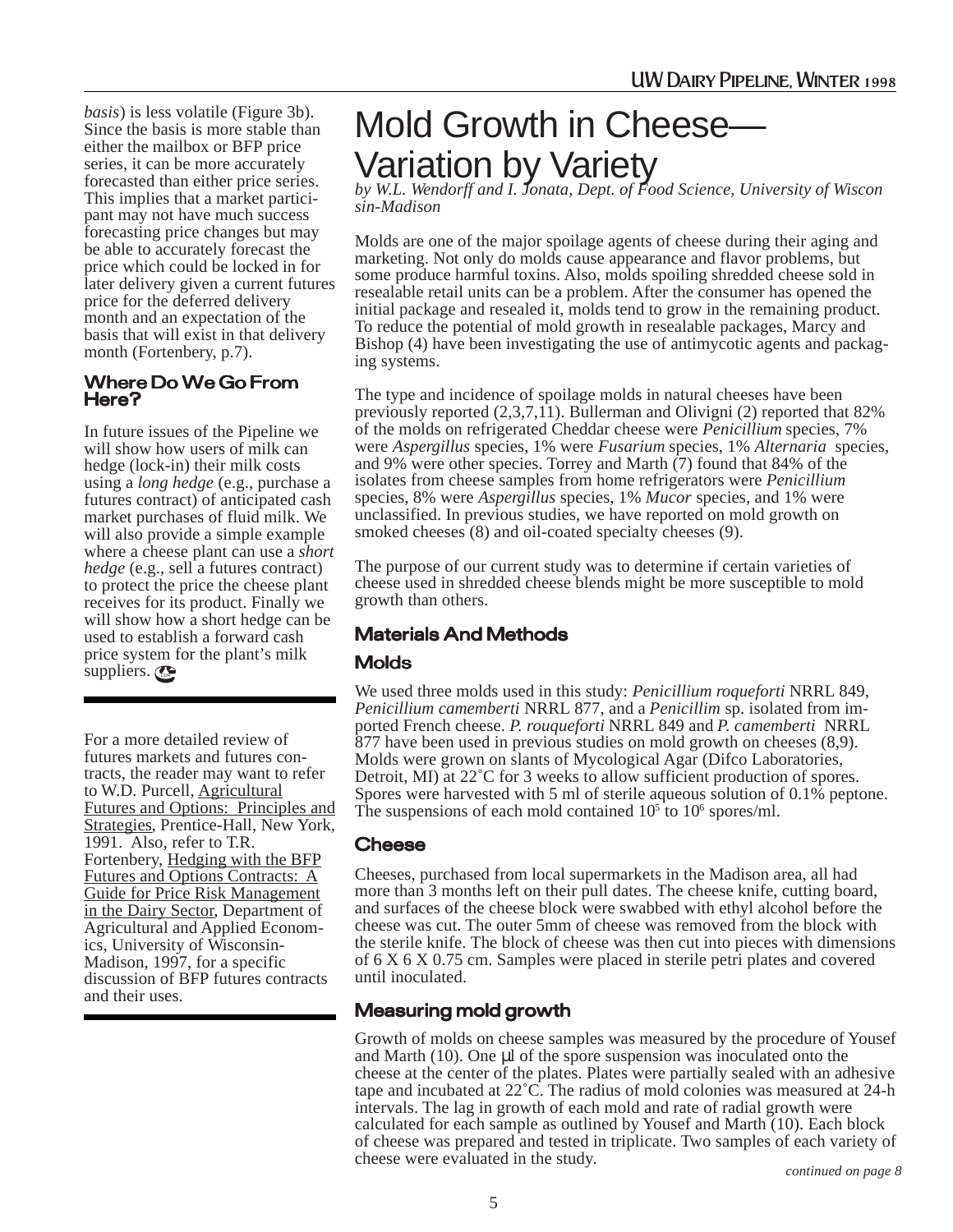# **More Master Cheesemakers**

Another group of Wisconsin cheesemakers have achieved Master Cheesemaker status and will be recognized at the Awards Banuet during the 1998 Cheese Show on April 23, 1998 in Madison, WI. The Wisconsin Master Cheesemaker® program offers a formal sequence of seminars and course work leading to recognition as a "Master" in the cheese making trade. This program, unique in the United States, was established by the Wisconsin Center for Dairy Research, UW-Extension, and the Wisconsin Milk Marketing Board to nurture and reward the talent and dedication of Wisconsin's cheese makers.

While completing this three year "apprenticeship" the Master Cheesemaker's have attended at least seven courses and passed both oral and written exams. In addition, their cheeses have been tested annually and measured against the accepted standards of identity. However, the strength of this program lies in the creativity, skill, and abilities—and the identity of each cheesemaker—that completes it. Join them in the celebration!

#### Interested in the Master Cheesem

Applications will be accepted through May cheesemakers. Call Jim Path (608/262-2253 263-1874) for more information.



#### Ron Sullivan

Ron works for Old Wisconsin Cheese in Platteville, owned by Swiss Valley. He is a Master Cheesemaker of Swiss cheese.

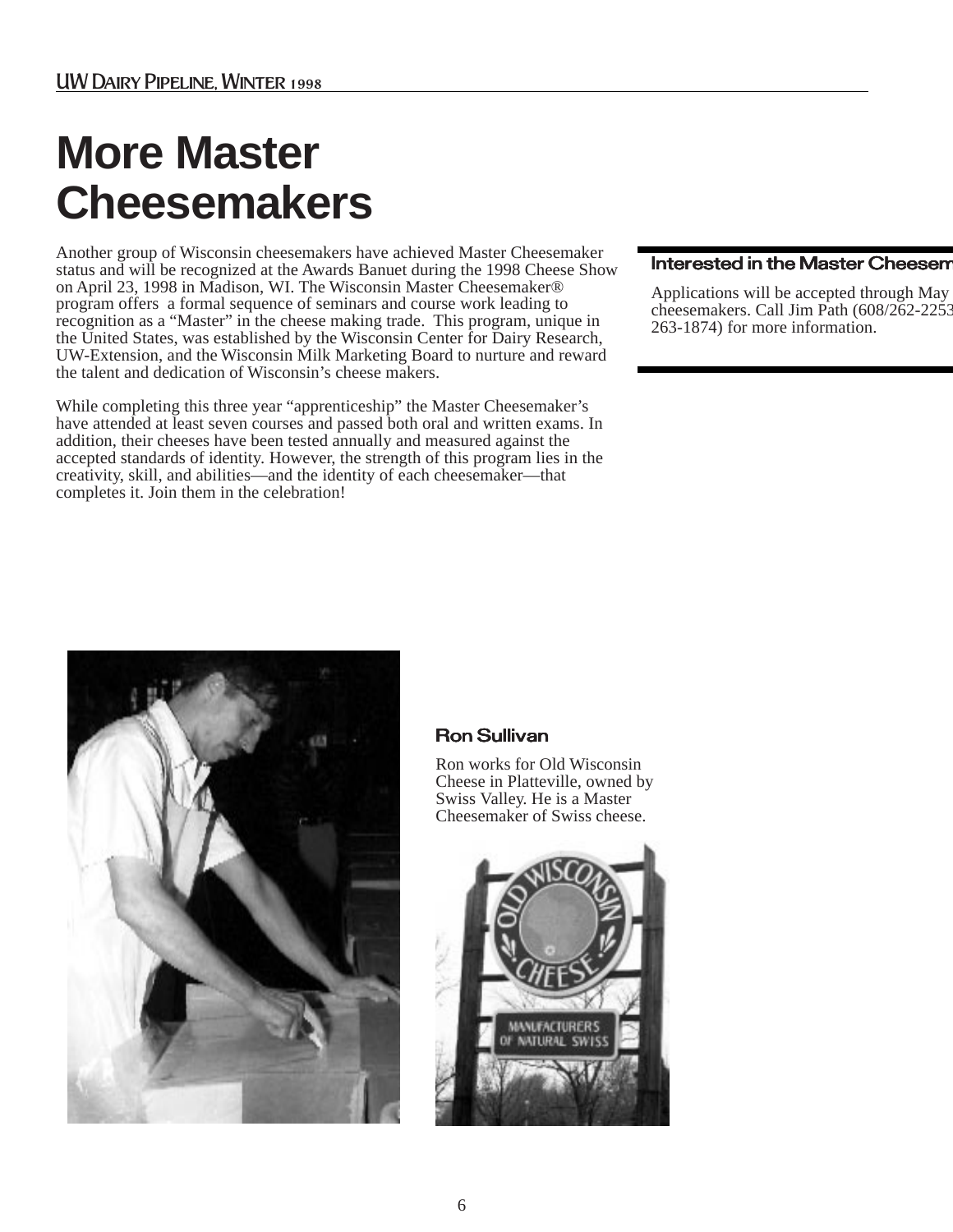

#### **Ken Nett**

Ken Nett works for Sartori Foods in Plymouth, Wisconsin. He is a Master Cheesemaker of Parmesan cheese.





#### Joe Widmer

Joe Widmer owns and operates Widmer's Cheese in Theresa, Wisconsin. He is a Master Cheesemaker of Colby and brick cheese.

#### Scott Erickson

Scott owns and operates Bass Lake Cheese near Hudson. He is a Master Cheesemaker of Cheddar and Colby.



#### maker program?

from licensed Wisconsin 3) or JoAnn Gauthier (609/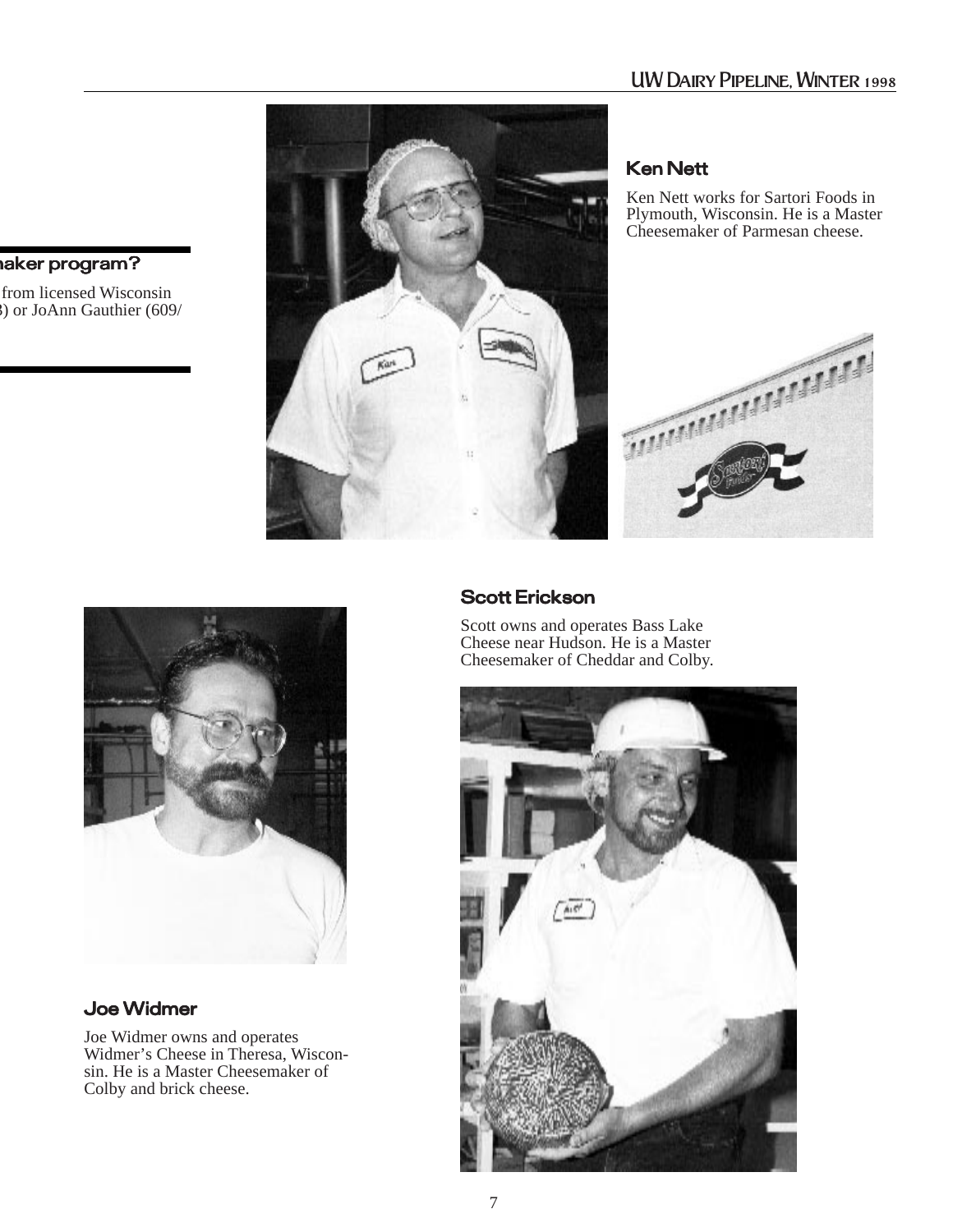#### Summary *continued form page*

The potential for mold growth on each variety of cheese is shown in *5*Table 1. Parmesan, Romano and Swiss cheeses did not support the growth of molds during the 14 days of evaluation. Asiago only supported the growth of the French *Penicillium* mold. Queso Blanco, Monterey Jack, Colby, and aged Cheddar retarded the growth of the French *penicillium* mold better than the remaining varieties of cheese. With *P. camemberti*, Provolone cheese retarded growth more effectively than the other varieties.

Inhibition of mold growth by Parmesan, Romano, and Asiago cheeses was most likely due to reduced moisture in those cheeses, or the increased presence of free fatty acids(10). In some aged cheeses, e.g., aged Cheddar, ripening reduces the availability of moisture in the cheese (5). Mold inhibition by Swiss cheese was most likely due to the presence of propionic acid, which is a potential mold inhibitor (6). Yousef and Marth (10) reported that the ability of cheeses to delay initiation of mold growth is more significant than their ability to suppress growth of an established mold.

#### Rate of Mold Growth

The French *Penicillium* mold appeared to have a faster rate of growth than *P. rouqueforti* and *P. camemberti* on many of the cheeses. Molds did not grow on Parmesan, Romano, and Swiss cheeses. Only the French *Penicillium* mold grew on Asiago cheese. Molds grew faster on Mozzarella, Queso Quesadilla, Colby and Monterey Jack cheeses than the other varieties. Mild Cheddar provided a faster growth of molds than aged and medium Cheddar cheeses. This was similar to the findings of Yousef and Marth (10).

The potential growth of spoilage molds on natural cheese seems to vary. By selecting cheeses with lower available moisture, increased ripening and natural mold inhibitors, shredded cheese blends could be produced which would resist mold spoilage and have increased shelf life in resealable bags.

#### **References**

1. Bullerman, L.B. 1981. Public health significance of molds and mycotoxins in fermented dairy products. J. Dairy Sci. 64:2439-2452.

2. Bullerman, L.B., and F.J. Olivigni. 1974. Mycotoxin-producing potential of molds isolated from Cheddar cheese. J. Food Sci. 39: 1166-1168.

3. Johnson, M.E. 1998. Cheese products. pp. 213-250 *In* E.H. Marth and J.L. Steele (eds.), Applied Dairy Microbiology, Marcel Dekker, New York.

4. Marcy, J.E., and J.R. Bishop. 1997. Quality of shredded cheese – Using antimycotics, oxygen scavengers and atmosphere modified packaging. Proc. of 1997 Wisconsin Cheese Industry Conference, Green Bay, WI, Apr. 3, 1997. Wis. Ctr. For Dairy Research, Madison, WI.

5. Ruegg, M., and B. Blanc. 1981. Influence of water activity on the manufacture and aging of cheese. pp. 791-811. *In* L.B. Rockland and G.F. Steward (eds.), Water activity: Influence on food quality. Academic Press, New York.

6. Sauer, F. 1977. Control of yeasts and molds with preservatives. Food Technol. 31(2): 66-67. *next page*

Table 1. Lag in growth and rate of radial growth of colonies of spoilage molds on various varieties of natural cheeses

|                      |                   | Lag period (h)     |                    | Radial growth (mm/h) |                                      |                             |                                      |
|----------------------|-------------------|--------------------|--------------------|----------------------|--------------------------------------|-----------------------------|--------------------------------------|
| Cheese               | P. camemberti     | P. rougueforti     | Penicillium PF     | P. camemberti        |                                      | P. rouqueforti              | Penicillium PF                       |
| Parmesan             | $336.0^{\circ}$   | 336.0a             | $336.0^{\circ}$    |                      | $\overline{\mathrm{NG}^\mathrm{de}}$ | $\mathrm{NG}^{\mathrm{de}}$ | $\overline{\mathrm{NG}^\mathrm{de}}$ |
| Romano               | 336.0a            | 336.0 <sup>a</sup> | 336.0a             |                      | NG <sup>de</sup>                     | NG <sup>de</sup>            | NG <sup>de</sup>                     |
| Asiago               | 336.0a            | 336.0 <sup>a</sup> | 20.3 <sup>b</sup>  |                      | NG <sup>de</sup>                     | NG <sup>de</sup>            | .020c                                |
| <b>Swiss</b>         | 336.0a            | 336.0 <sup>a</sup> | 336.0a             |                      | NG <sup>de</sup>                     | NG <sup>de</sup>            | NG <sup>de</sup>                     |
| Queso Blanco         | 336.0a            | 5.1 <sup>b</sup>   | 25.6 <sup>bc</sup> |                      | NG <sup>de</sup>                     | .042 <sup>c</sup>           | .038 <sub>bc</sub>                   |
| Monterey Jack        | 15.6 <sup>c</sup> | 18.0 <sup>b</sup>  | 44.1 <sup>b</sup>  |                      | $.036^{ab}$                          | .071 <sup>a</sup>           | .072 <sup>ab</sup>                   |
| Colby                | 6.3 <sup>c</sup>  | 9.8 <sup>b</sup>   | 38.5 <sup>b</sup>  |                      | $.040$ <sup>ab</sup>                 | .066 <sup>b</sup>           | $.084$ <sup>ab</sup>                 |
| Aged Cheddar         | 21.8 <sup>c</sup> | 21.2 <sup>b</sup>  | 25.7 <sup>bc</sup> |                      | .031 <sup>b</sup>                    | .037c                       | .042 <sup>bc</sup>                   |
| Medium Cheddar       | 15.6 <sup>c</sup> | 18.2 <sup>b</sup>  | $18.0^\circ$       |                      | .026 <sup>b</sup>                    | .027c                       | .018c                                |
| Mild Cheddar         | 9.6 <sup>c</sup>  | 18.5 <sup>b</sup>  | $23.4^\circ$       |                      | $.056^{ab}$                          | .064 <sup>b</sup>           | .061 <sup>b</sup>                    |
| Queso Quesadilla     | 16.8 <sup>c</sup> | $16.5^{b}$         | 19.2 <sup>c</sup>  |                      | .079a                                | $.088^{ab}$                 | .095a                                |
| Provolone (unsmoked) | 46.4 <sup>b</sup> | 9.4 <sup>b</sup>   | 9.4 <sup>c</sup>   |                      | .018 <sup>b</sup>                    | .036 <sup>c</sup>           | .036 <sup>bc</sup>                   |
| Mozzarella           | 4.8 <sup>c</sup>  | 15.2 <sup>b</sup>  | $20.2^{\circ}$     |                      | .078a                                | .089a                       | .099a                                |
|                      |                   |                    |                    |                      |                                      |                             |                                      |

Means in the column with different superscripts are significantly different  $(P < 0.05)$ .

e  $NG = No$  growth of the mold within the 14 days of assessment.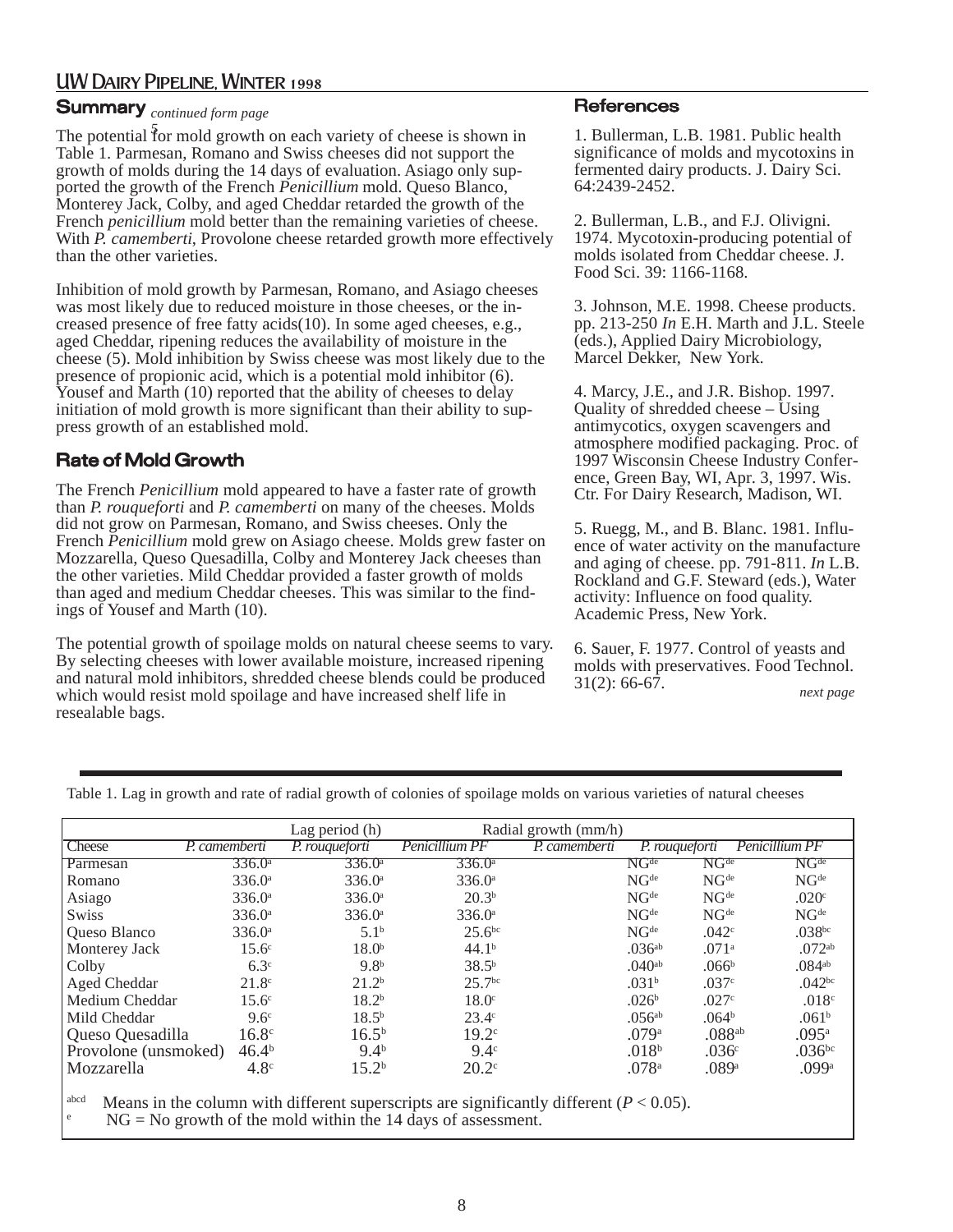### Keeping Competitive —What an Employee Assistance Program (EAP) Can Do for Your Business

Imagine this scenario. You are the plant manager. You notice that your head cheese maker has been sick a lot over the past few months. When he is at work, he alternates between being excessively angry and withdrawn. He has



been with your company for 24 years and he's been a loyal employee and well respected by his fellow employees. You know his wife and kids. However, his new attitude is adversely affecting the productivity of the plant. You bring him into your office and ask him how things are going, pointing out the changes you've noticed. He says everything is fine and he'll try to do better. He shuffles out of your office, watching his feet as he walks. You know something is very wrong, but you don't know what to do.

In the old days, you might have said to yourself that his problems were his business not yours. You might have started a disciplinary process designed to force him to address the performance issues you've observed, while underscoring that personal problems need to be left at home. If things didn't turn around, you would have terminated him.

These days it is not so simple. Chances are your average employee feels the same pressures as the rest of us: more stress, chemical dependency and marital problems, fewer family and community ties for support.

#### Fortunately, Employee Assistance Programs, or EAP's, have evolved to help managers help their employees solve their problems. Most comprehensive EAP programs are staffed with professionals trained to work with adults on a wide variety of personal problems including substance abuse, mental health, stress management, family and legal problems. The best programs are voluntary and confidential, but can be used as a precursor to a disciplinary process.

EAP programs differ in scope, delivery method, and program cost. As an employer, it is important to know what you want to get from an EAP before you start to shop around. Here are some tips to get you started:

If you are a relatively small employer looking for a solution to a specific problem with one or two employees, check to see if your current health insurance plan or HMO provides coverage for employee assistance or other counseling services.

If you are a medium-sized employer looking for a more coordinated approach, try an off-site provider of EAP referral-only or complete counseling services. A prospective EAP provider should be able to perform an organizational analysis to determine whether your company's insurance will cover the cost of the program.

If you are a large employer (several hundred employees), it may be cost effective to bring your EAP in-house. This approach only works if employee confidentiality is absolutely protected.

#### *References, cont.*

7. Torrey, G.S., and E.H. Marth. 1977. Isolation and toxicity of molds from foods stored in homes. J. Food Prot. 40: 187-190.

8. Wendorff, W.L., W.E. Riha, and E. Muehlenkamp. 1993. Growth of molds on cheese treated with heat and liquid smoke. J. Food Prot. 56: 963-966.

9. Wendorff, W.L., and C. Wee. 1997. Effect of smoke and spice oils on growth of molds on oil-coated cheeses. J. Food Prot. 60: 153-156.

10. Yousef, A.E., and E.H. Marth. 1987. Quantitation of growth of mold on cheese. J Food Prot. 50: 337-341.

11. Zerfiridis, G.K. 1985. Potential aflatoxin hazards to human health from direct mold growth on Teleme cheese. J. Dairy Sci. 68: 2184-2188.

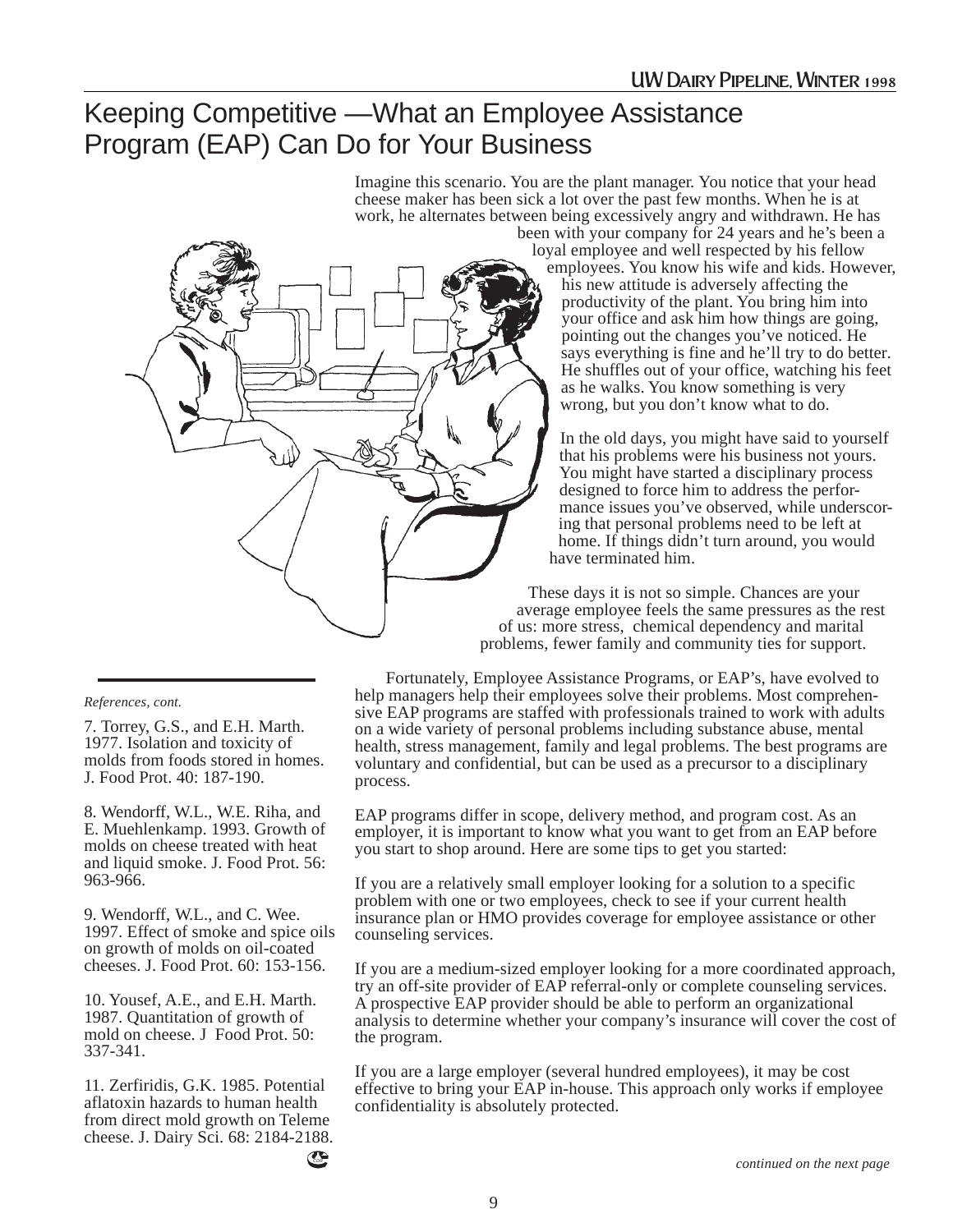

# You're invited...

CDR's Open House April 21, 1998 1-5 p.m. Babcock Hall 1605 Linden Dr.

Please call (608) 262-5970 for information, RSVP, parking details.



**CDR's Open House A Window of Opportunity**

#### Employee Assistance, *continued from page 9*

Regardless of the approach you use, keep in mind that research on the cost effectiveness of EAP's has shown that for every dollar spent on an EAP, employers save roughly five dollars in employee-related costs later. It may be as high a \$16 in cases of alcohol and drug abuse.

As for you head cheese maker, think how good it feels to have him back—as a contributing member of your team. His clinical depression was successfully diagnosed and treated with the help of an Employee Assistance Program.

Calendar *continued from back page*

**Aug. 16-19 IAMFES Annual Meeting**, Nashville, TN. For Info, call (515) 276-3344.

**Sept. 16-17 Marschall Italian & Specialty Cheese Seminar**, Madison, WI. For info, call (219) 264-2557.

**Sept. 19-20 Dairy, Food and Environmental Health Symposium.** cosponsored by Wisconsin Association of Milk and Food Sanitarians, WI Association of Dairy Plant Field Reps, and WI Environmental Health Assn., Oshkosh, WI. For more information, call Bill Wendorff at (608) 263- 2015.

**Oct. 19-23 Wisconsin Cheese Technology Short Course.** Madison, WI. Call Bill Wendorff at (608) 263-  $2015.$   $\odot$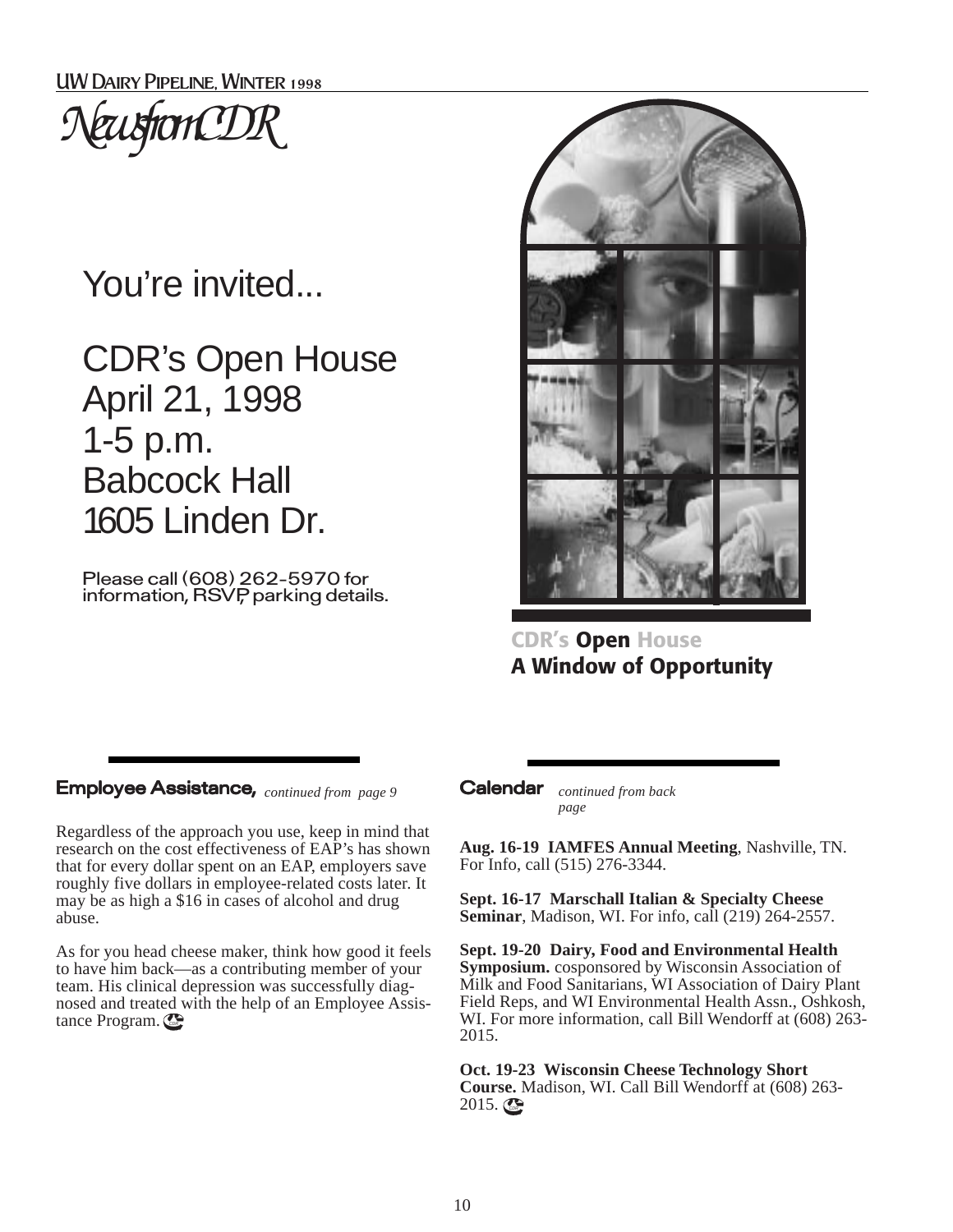# *Curd Clinic*

Q. I am having texture problems with the cottage cheese I make, sometimes it is too soft and mushy. Can you help me solve this prosometimes it is too soft and mushy. Can you help me solve this problem?

 Textural properties are certainly on the list of cottage cheese quality prob-Fractural properties are certainly on the list of cottage cheese quality problems. Like you, other cheese makers have found product that is too soft and/or mushy can be one of the most common problems. To overcome this problem, you need to understand the effects of composition and process variables on the textural properties of the product. Once you have an overall understanding, you can then look systematically for particular reasons.

Rheological, or textural, properties of cottage cheese are affected by the composition and texture of the curd ,the cream dressing (or liquid part of cottage cheese), the ratio of curd-to-dressing, and by the interactions between curd and dressing. The latter refers to mass-transfer between the curd and the dressing—dressing absorption by the curd.

For a given milk composition, the texture of the curd is determined by the acidification profile, pH at cutting, amount of coagulating enzyme you use, cutting variables, curd cooking parameters, and stirring variables.

A soft curd is usually associated with curd that has been cut when the pH is too low, and/or curd that has been cooked at a temperature and rate that is too low or too high. A pH that is too low produces a soft curd that is very low in calcium. Cutting at a higher pH can help solve the problem. If the cooking rate is too high, moisture (whey) becomes "locked" within the curd particles. This produces curd that is too soft. Cooking at a temperature that is too low will not induce the necessary driving-force for whey expulsion. This will also produce a moisture content that is too high and softer curd than desired.

Foaming during vat filling is another factor that can lead to soft curd, especially when you use coagulating enzymes in combination with starter culture. Foam will prevent even distribution of the enzyme in the milk and you will find that the proportion of enzyme actually assisting in coagulating the milk will be significantly lower than what you want. Since enzyme concentration is related to curd firmness, it is clear that uneven distribution can lead to a softer curd. Cheese makers should eliminate foaming during vat filling. The best way to accomplish this is by filling the vat from the bottom.

Curd shattering is another explanation for soft or mushy product. Curd shattering is the result of poor cutting, excessive stirring (during cooking), too-powerful curd pumping, using the wrong pump,or excessive mixing during creaming. You'll find that each of the above, or even a combination of some of them, leads to accumulating relatively high proportions of curd-fines (or dust). These small particles, together, have a very large surface area. Large surface area leads to a massive absorption of dressing and the formation of a "mushy" mixture. I highly recommended that you carefully study the effect of each of the aforementioned variables on curd particle size-distribution. You can use a set of standard sieves to identify the stages in the process that generate fines and then solve the problem.

Following creaming there are many mass-transfer interactions that result in selective absorption of dressing components by the washed-curd particles. Of special interest is the total surface area of the curd, which is determined by the curd particle-size, dressing composition and curd-to-dressing mass ratio. Curd particles that are too small, fines, and a high proportion of dressing will produce soft curd. Adjusting curd particle size (elimination of fines) and/or reducing dressing proportion are approaches you can take to overcome the problem.



Curd Clinic Doctor for this issue is Moshe Rosenberg, D.Sc., Dept. of Food Science & Technology, University of California, Davis, CA

Questions for the Curd Clinic? Write to: CDR, *UW Dairy Pipeline* 1605 Linden Dr. Madison, WI 53706 FAX: 608/262-1578 e-mail: Paulus@cdr.wisc.edu

You also need to recognize that there are significant differences in the way a given curd interacts with different dressings. The common practice is to use the same curd in formulating full fat (FF) low fat (LF) and fatfree (FFR) cottage cheese. Fat, in the form of globules, has a critical role in controlling dressing uptake by curd. In dressings containing fat, milkfat globules adhere to the outer surface of the curd and block pore openings. This limits the flow of water into the curd particles. The effect is inversely related to milkfat content of the dressing. Thus, dressing uptake (by a given curd) is in the order  $FF > LF > FFR$ . This is one of the reasons that many reduced fat and fat-free cottage products are too soft. When making reduced fat varieties you should adjust the curd solids to a higher level, and/or increase water-holding capacity of dressing (by proper selection of hydrocolloids), and/or lower the proportion of dressing in the product.